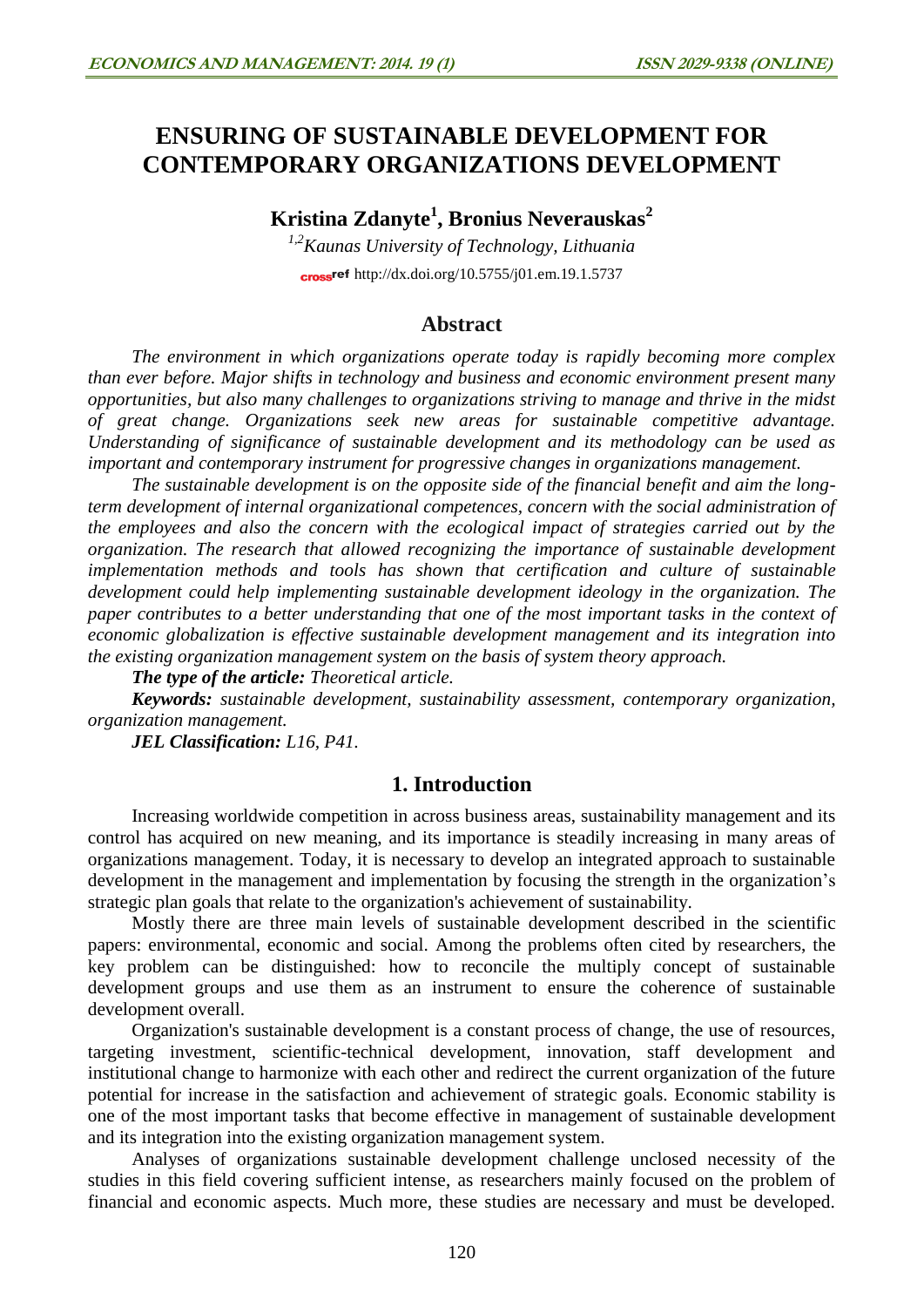Although sustainable development is a complex category, it has to reflect aggregate organization's activities as full as possible. Many issues remained unresolved: there is no consensus on the following categories as "organization sustainability, "sustainable functioning", the conditions and models allowing organizations to predict sustainable functioning and, even more, progress in sustainable development are analyzed not enough.

*The purpose of this paper* is to consider and summarize the methods and principles for achieving sustainable development in the organization and foresee opportunities for advanced sustainable development.

*The research methods:* logical, systemic analysis of scientific studies, situational analysis based on the comparative method.

*Value/originality.* Advanced approach of the distinguished system of methods and principles leads for achieving sustainable development progress in contemporary organization management.

### **2. Sustainable development**

At the very end of the second millennium the United Nations (UN) tried to define the future trajectory of our civilization, take a new look at solving the global problems related to the socialenvironmental crisis. The International Environmental Development Commission was established. The main content of the programme was marked by the Commission under the term of "*sustainable development*" which meant a development that could be sustained for an unlimited period of time. In 1992 the term was approved by the UN Conference on Environment and Development (Rio de Janeiro, Brazil, 3-14 June 1992) which tried to shape this activity into particular programs.

The history of sustainable development started from the UN Stockholm conference on the human environment in 1972, and the international declaration on environmental education in the Intergovernmental Conference on Environmental Education in Tbilisi. The declaration noted that the environmental education should be a continuous lifelong process taking into account the changes of the rapidly changing environment. It should prepare a person for life by emphasizing the complexity of environmental problems and thus the need to develop critical thinking and problemsolving skills to play an important role in improving life and protecting the environment. Environmental education must be carried out in the interests of the public (UNESCO, 1977).

Later on the UN Conference on Environment and Development in Rio de Janeiro (1992), attended by the most states and governments, emphasized the economic role in transition to sustainable development. International community realized that economy must be employed to satisfy human needs rather than being provided for by human and natural resources (United Nations, 1992).

Theoretic basis for sustainable development is still in the development stage. The concept is based on achievements of a number of natural and social sciences and therefore has a deep philosophic content (Hopwood *et.al.,* 2005).

As for the philosophic meaning of the concept, it should be noted that it raises the issue of transition to management of human and environmental relations and at the same time of human and communities relations on the level of particular states and regions and also on the global level. The concept comprises organic harmony between the world-view and philosophic attitudes as this concept is intended to give an answer on the nearest future of human and the nature on the planet and at the same time is of a practical character because based on its theoretic assumptions, practical recommendations are meant to orient the global society and the governments of particular states to solve the topical issues in protecting the environment and improving the conditions of human life on the planet, and afterwards to overcome the existing contradiction so called unequal opportunities to use natural resources, and at the same time inequality in the level and quality of life (Jabareen, 2009).

The concept of sustainable development suggests two philosophic conclusions:

1. Human's way to the future must be laid through protecting and improving the environment for the existing and future generations of the whole mankind, and also through gradual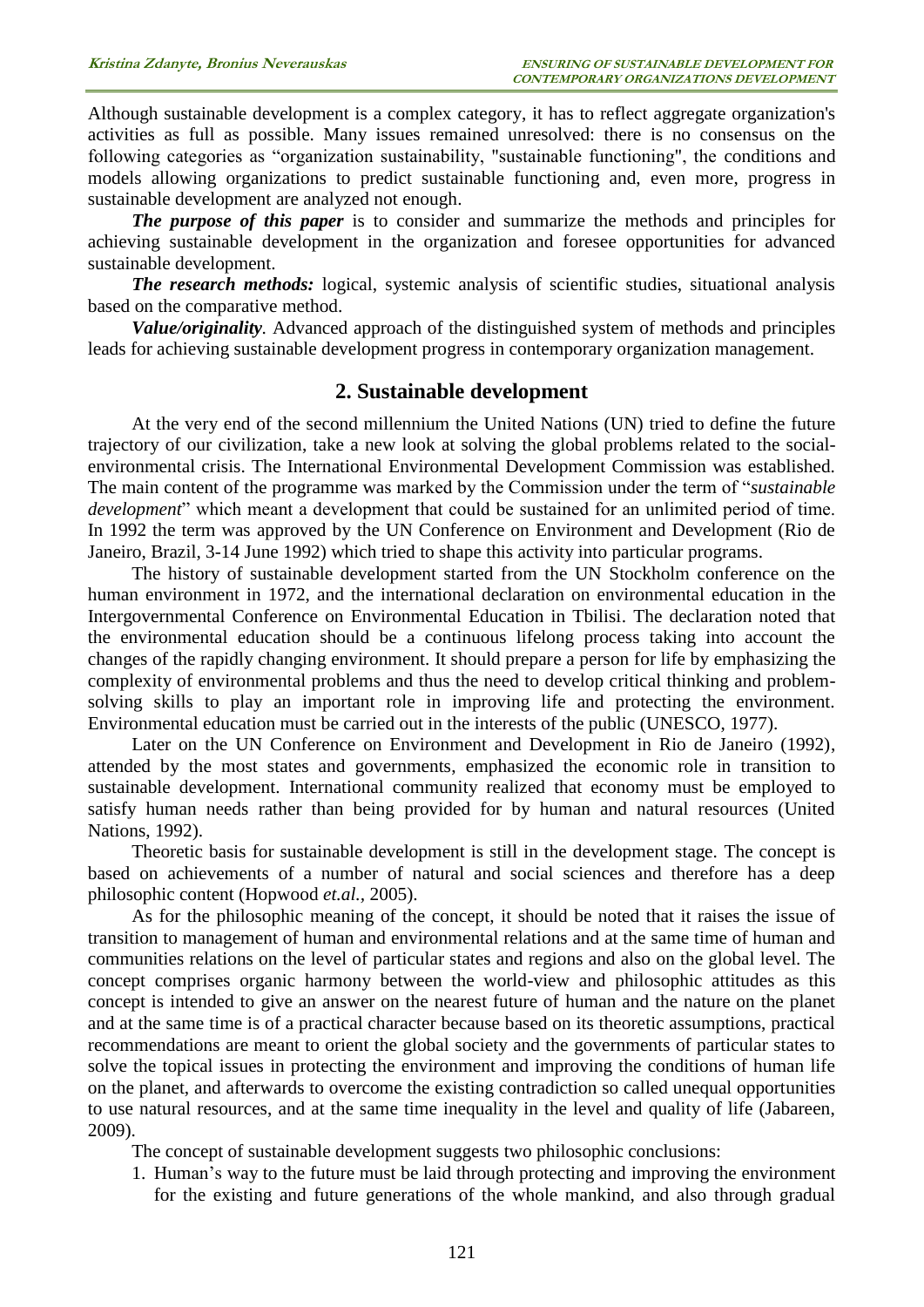eradication of huge and increasing inequality of living conditions among regions, countries, and nations.

2. The second conclusion is related to the human consciousness, its supreme manifestation, i.e. to the relation of being and science, reorganization of being on the scientific basis; in other words, managing the society on the global level to achieve the goals defined by the UN Rio de Janeiro Conference.

The following three main goals of sustainable development were announced:

- environmental protection of the ecosystems integrity such as the carrying capacity of the  $\bullet$ biosphere, biological diversity and global environment;
- economic the issues of the economy growth and efficiency, economic inequality;
- social living conditions, social justice, protection of cultural diversity, and constitutional development.





These three dimensions (social, economic, ecology) interact (Ebner & Baumgartner, 2006). Economic component comprises the requirements for sufficient and stable economic growth such like maintaining financial stability, low and constant inflation rates, ability to invest and innovation implying a fair distribution of natural resources in space among the regions and in time between the present and the future, which requires to harmonize economic activities and productivity of ecosystems and is based on the concept of maximum income that may be obtained by preserving the reserves of the required assets (capital) generating this benefit for future generations (Ciegis  $\&$ Zeleniūtė, 2008). This is how the principle of fair distribution among generations is implemented. This approach is widespread in the literature that analyzes sustainable use of renewable natural resources as this is the main theory of optimal and economic efficiency adjusted for the use of limited resources. However, here we face the complications of assessing the types of capital to be preserved (e.g. created by human, natural, and human capital) and their convertibility as well as among particular types of assets, including environmental resources.

The point of the sustainable environmental development approach is sustaining of the natural capital on a constant level which guarantees the unabated human opportunities to satisfy the needs in the future and also the continuous development. Based on the approach supported by Allen and Holling (2008), the initial task of the economic development is to ascertain the limits of the natural systems on various economic activities, therefore a special emphasis is made on the preservation of biologic diversity by ensuring the natural balance, flexibility of eco-systems on the global level and the ability to adapt to the increasingly changing biosphere. Wider biologic diversity leads to the stability of the eco-system, i.e. increasing productivity and resistance to unwanted factors; and therefore it is a great indicator of the regional environmental condition (Allen & Holling, 2008).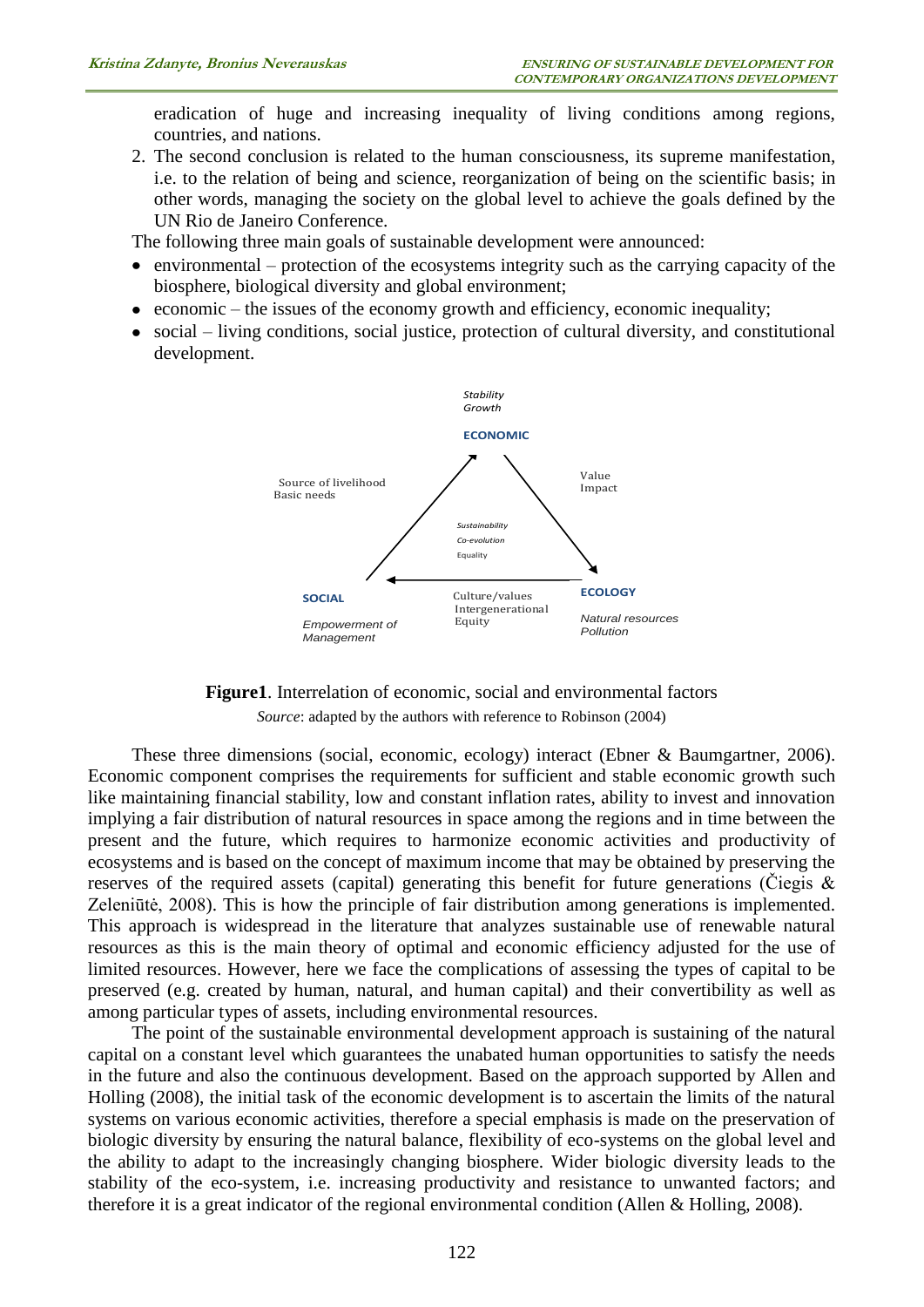It is noteworthy that the problem becomes even more serious when biologic diversity is related to the following two characteristics: irreversibility and non-secureness. Irreversibility means that after the natural resource is exhausted it cannot be created by man. In case particular species of animals becomes extinct due to the negligence of human, it is very unlikely that it could be recreated even using the existing technologies or know-how (Orr *et al.,* 2005).

Non-secureness is related to the fact that mankind does not have sufficient information and perception on the true significance of the environment and future value; thereof it is related to the development of the mankind. In modern market, in most cases natural resources are assessed only as factors of production, while certain important environmental elements that do not participate in the production process have no value ascribed thereto. Following this approach, decreasing natural resources or potential does not imply any economic losses to society. Thereby, there is a threat that the market itself will be not able to regulate or prevent from the use of all of the natural resources because it will not evaluate its true significance to the mankind's development or even to life maintaining thereof (Čiegis, 2004).

To ensure stability of ecosystems, the emphasis is made on the importance of preserving the biodiversity by ensuring balance in the environment, stable climate, recurrent use of nutrients, protection of river-basins, elasticity of ecosystems on the global level, ability to adapt to the increasing rapid changes in the biosphere by maintaining the ability to retain future possibilities. Wider biodiversity brings more stability to ecosystems. The condition of the biodiversity is the best ratio to evaluate the environmental balance in the development of society, country or region.

The concept of social sustainability reflects the relation between development and prevailing social standards which aims at sustaining the stability of public systems, including retaining equality between separate generations and cultural diversity, and also at decreasing the possibility for destructing conflicts. The main principles that help active development of the whole system – social, economic, and environmental dimensions – are convergence with nature, deepening understanding of the local ecosystems, encouraging training in organizations and public institutions, consistent implementation of resistant and sustainable social-economic system as a value (Kliučininkas, 2008).

The role of the social aspect is of particular importance when evaluating sustainable development. Natural physical conditions restrict the possibilities of the economic growth even in cases where the growth could be desired. On the other hand, social-ethical conditions restrict the desirability of growth even when the growth is possible as everything depends on the public selfconsciousness, treatment of the environment, and historic traditions.

# **3. Systemic approach and sustainable development**

The works analyzing the sustainable development issues employ a systemic approach to analyze a complex structure covering the public and environmental systems, social, economic and environmental interrelation. Given the target direction, the analyzed ratios are divided into three categories: input outcome indicators, condition indicators, and management indicators. Input outcome indicators characterize human activities, processes and characteristics which effect sustainable development. Condition indicators characterize the current condition of various aspects of sustainable development. Management indicators are the response indicators which allow making a political choice or some other way of response in order to change the current condition (Bansal, 2005).

The essence of sustainable development is to ensure high ratios of social, economic and environmental condition in a country or a region for a long period of time. For example, Rainey (2010) notes that "basically it is a new type of development of society which enables to achieve a stable socio-economic condition in a country or a region by setting the development goal, and at the same time it must create reliable assumptions for sustainable development in the long-time perspective. The center of gravity must be transferred from the high qualitative ratios and development levels, including production and consumption in the present, to retaining their huge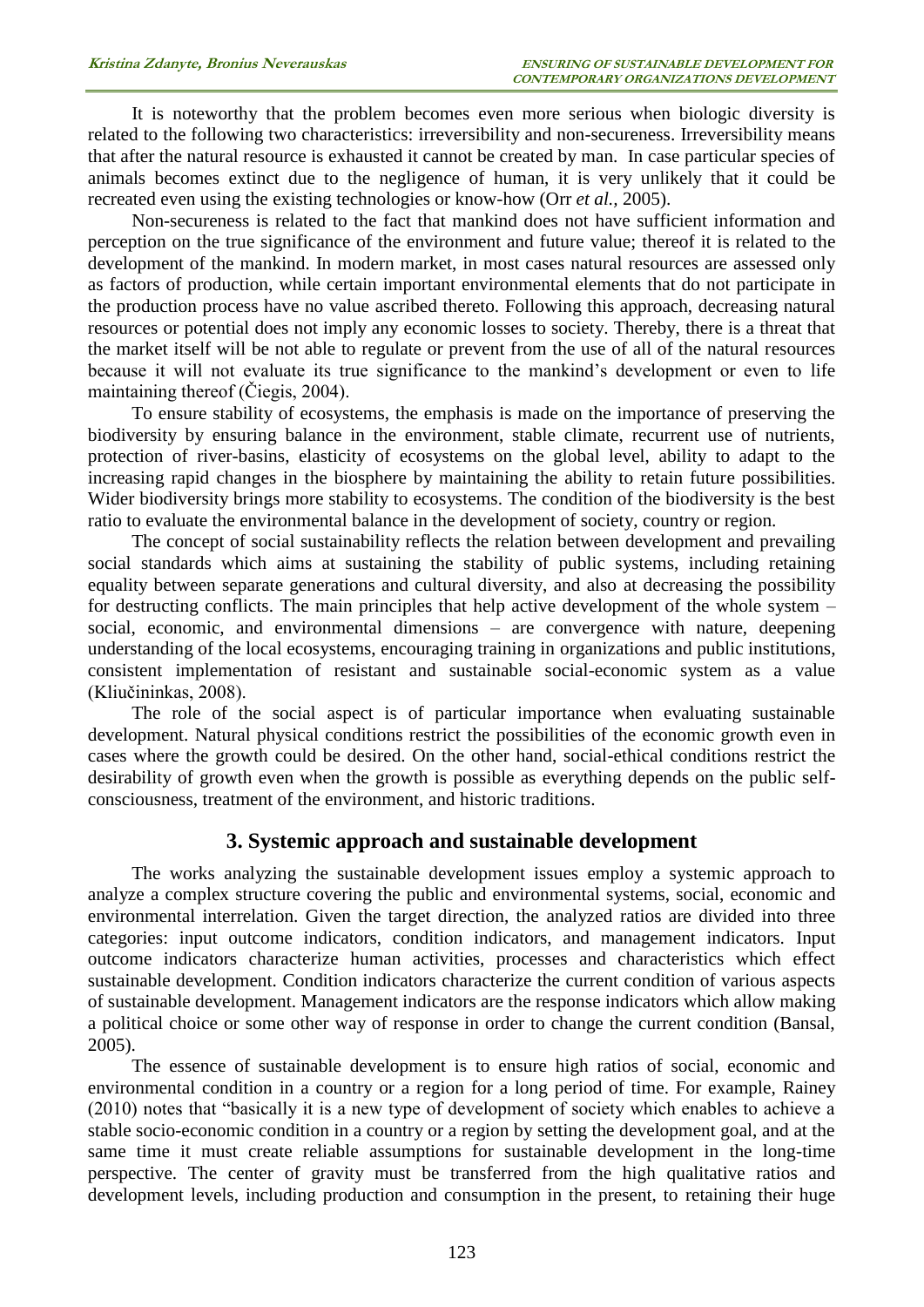potential in the future. The existing generation must take care of the future generations and ensure the improving social, economic and environmental living conditions. Achievement of sustainable development in each country is impossible without achieving of sustainable development within its regions. Each of the regions has a lot of specific characteristics which lead to the necessity to search for regional approaches for transition to sustainable development. And also, sustainable development in any region is impossible without the sustainable development of companies and organizations existing and operating within the region.

Ensuring of sustainable development within an organization is reflected in achievement of the system's (social, technical, economic, and environmental) goals based on the consistent compliance with the principle of responsibility to society. In this case, profit is not an ultimate goal to orient the managing activity. It is one of the economic goals and has an important function, i.e. it is the measure to achieve the whole system's goals. According Ramirez (2012), Mike (2013) to define sustainability in terms of complexity, uncertainty and dynamism with and among organizations and their environments and as described by Espinosa and Porter (2011) as a dynamic, flexible model focusing on processes among all the organization's system structures.

To define the criteria of the organization's sustainable development we should also analyze the ratios such like achieving a stable economic growth of the main business in the organization, generating profit and sufficient economic development for financing and stable growth of the company in dynamics. And also, economic growth is not a simple increase of the main operating ratios in the organization. Economic growth covers and consolidates the whole country, eliminates distrust among the representatives of various economy levels, stimulates the transformation of society, residents, and corporate structures into a unanimous system. Organizational sustainability incorporates permanence along with performance and consideration of social, environmental and economic aspects (Mike, 2013).

Like most terms, sustainable development has a number of definitions but the most-often quoted is the one, "S*ustainable development* is a development that meets the needs of the present without compromising the ability of future generations to meet their own needs" (International Institute for Sustainable Development, 2012). The above definition contains two key concepts within it:

- the concept of 'needs', in particular the essential needs of the world's poor, to which overriding priority should be given; and
- the idea of limitations imposed by the state of technology and social organization on the environment's ability to meet present and future needs.

All definitions and explanations of sustainable development suggest that the world should be seen as one system, i.e. a unit that covers and joins both space and time. For example, when we see the world as a single unit we realize that air pollution coming from the North America and pesticides sprayed on the fields in Argentina may harm the fish near the coasts of Australia. When the world is seen as a unit, we realize with time that the farming solutions adopted by our ancestry had impact on the present agriculture, and the economic policy we subscribe for today will be reflected in the future. We need to realize that the quality of life is also a system. It feels very good to be physically healthy but what if we are poor and have no possibility to seek for education? It is good to have constant and guaranteed income but what if the air pollution is very high in our residential area? It is very good to have the freedom of religion and expression but what if we are not able to provide for our family?

Sustainability may be based on the contribution made by each of us in creating a world (in the economic, environmental and social respect) where we all want to live and which remains for our children and grandchildren. However, this means that we must realize both visible and invisible interrelations between our daily solutions and the effect that have complicated balance between the social, economic and environmental systems (Alzamil, 2010).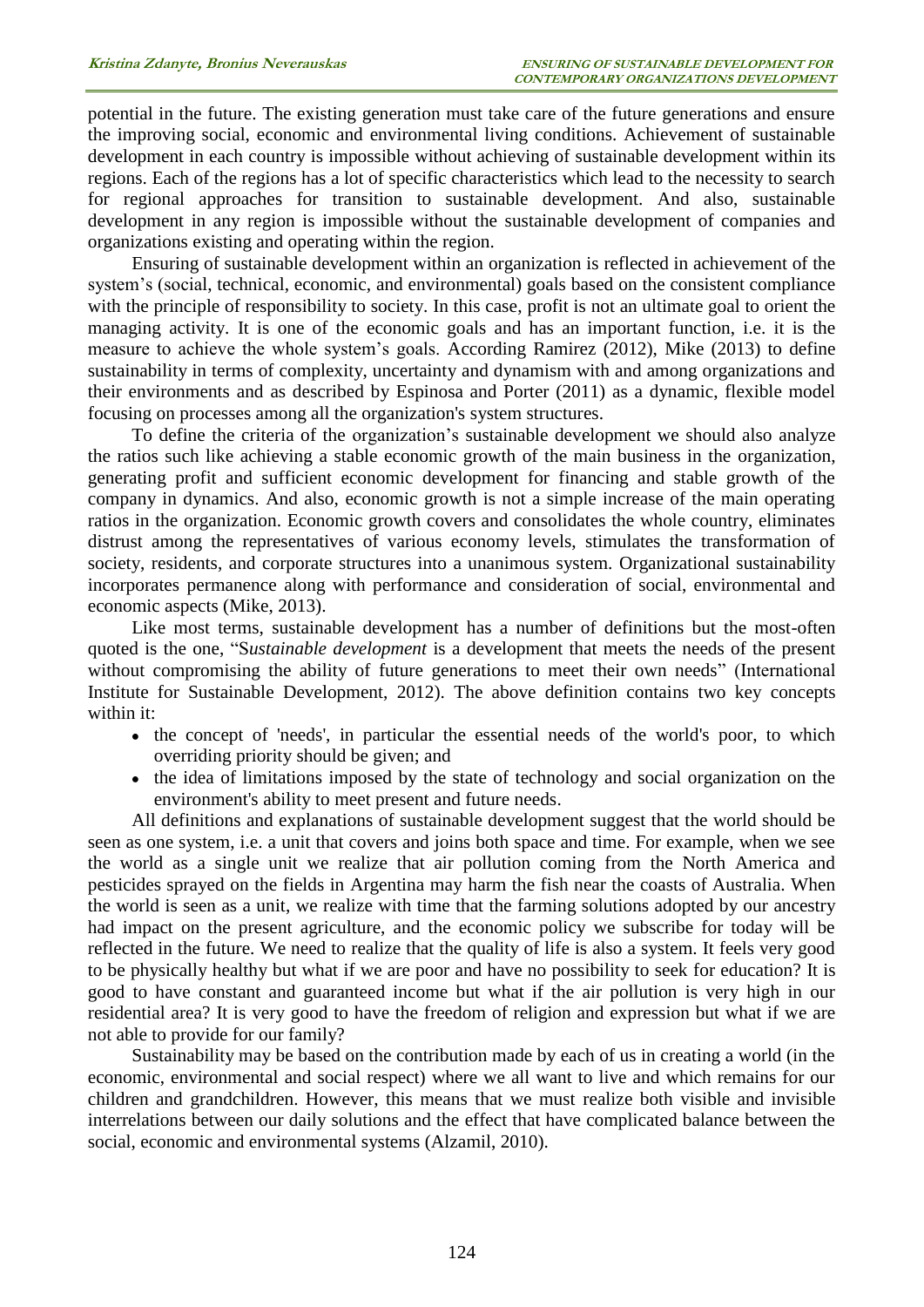# **4. Ensuring of sustainable development in organization**

Sustainable development of organization is a constant process of change, when the use of resources, targeting investment, scientific-technical development, innovation, staff development and institutional changes are in line with each other and direct current for future potential of the organization increases, it's the satisfaction and achievement of strategic goals. In the economic stability, effective management of sustainable development and its integration into a functioning organization's management system become one of the most important tasks.

International and national experience generalization in this field has become the principles and methodologies of ensuring of organization's sustainable development. Standards of sustainable development exist in the various countries: Great Britain, Canada, France, the U.S. and others (Table 1). Adoption of recognized international standards has been described as having a potential to contribute to the quest for corporate sustainability (Kolk & Perego, 2010; Rasche, 2009; Yin & Schmeidler, 2009).

| Country / organization of<br>standards | The main standards in the field of business continuity                |
|----------------------------------------|-----------------------------------------------------------------------|
| <b>Great Britain</b>                   | BS 8900:2006 Guidance for managing sustainable development            |
|                                        | BS $8901:2009$ Sustainable events management system $-$ Specification |
|                                        | with guidance for use                                                 |
|                                        | BS 8902:2009 Responsible sourcing sector certification schemes for    |
|                                        | construction products. Specification                                  |
| Canada                                 | CAN/ CSA-Z809-02 Sustainable Forest Management: Requirements and      |
|                                        | Guidance                                                              |
|                                        | CSA PLUS 1133:2003 Guidelines for Sustainable Forest Management       |
|                                        | Systems — General Audit Principles and Audit Procedures for Auditing  |
|                                        | <b>Sustainable Forest Management Systems</b>                          |
|                                        | CSA PLUS 1134:2003 Guidelines for Sustainable Forest Management       |
|                                        | Systems — Qualification Criteria for Sustainable Forest Management    |
|                                        | <b>Systems Auditors</b>                                               |
|                                        | CSA PLUS 1136:2005 Introduction to CAN/CSA-Z809-02, Sustainable       |
|                                        | Forest management: Requirements and Guidance                          |
| Japan                                  | JIS/TR Q 0005:2005 Quality management system. Recommendations for     |
|                                        | sustainable development                                               |
| France                                 | 21000:2005 Sustainable development<br>SD -<br>Corporate<br>Social     |
|                                        | Responsibility $-$ Guide for the taking into account of the stakes of |
|                                        | sustainable development                                               |
| ISO (International                     | ISO 20121 project of standard. Sustainable events management          |
| Organization for                       |                                                                       |
| Standardization)                       |                                                                       |

**Table 1.** Basic standards of sustainable development in different countries of the world

Standards on management practices, such as ISO 14001, are focused on the implementation of control systems, central purpose of which is to manage organization's environmental and social responsibility (Jiang & Bansal, 2003; ISO, 2008).

When objectives are set out in economic, social and natural environment, and also in other areas that focus on the implementing of sustainable development, the organization can achieve it gradually by implementing a culture of sustainable development (see Figure 2).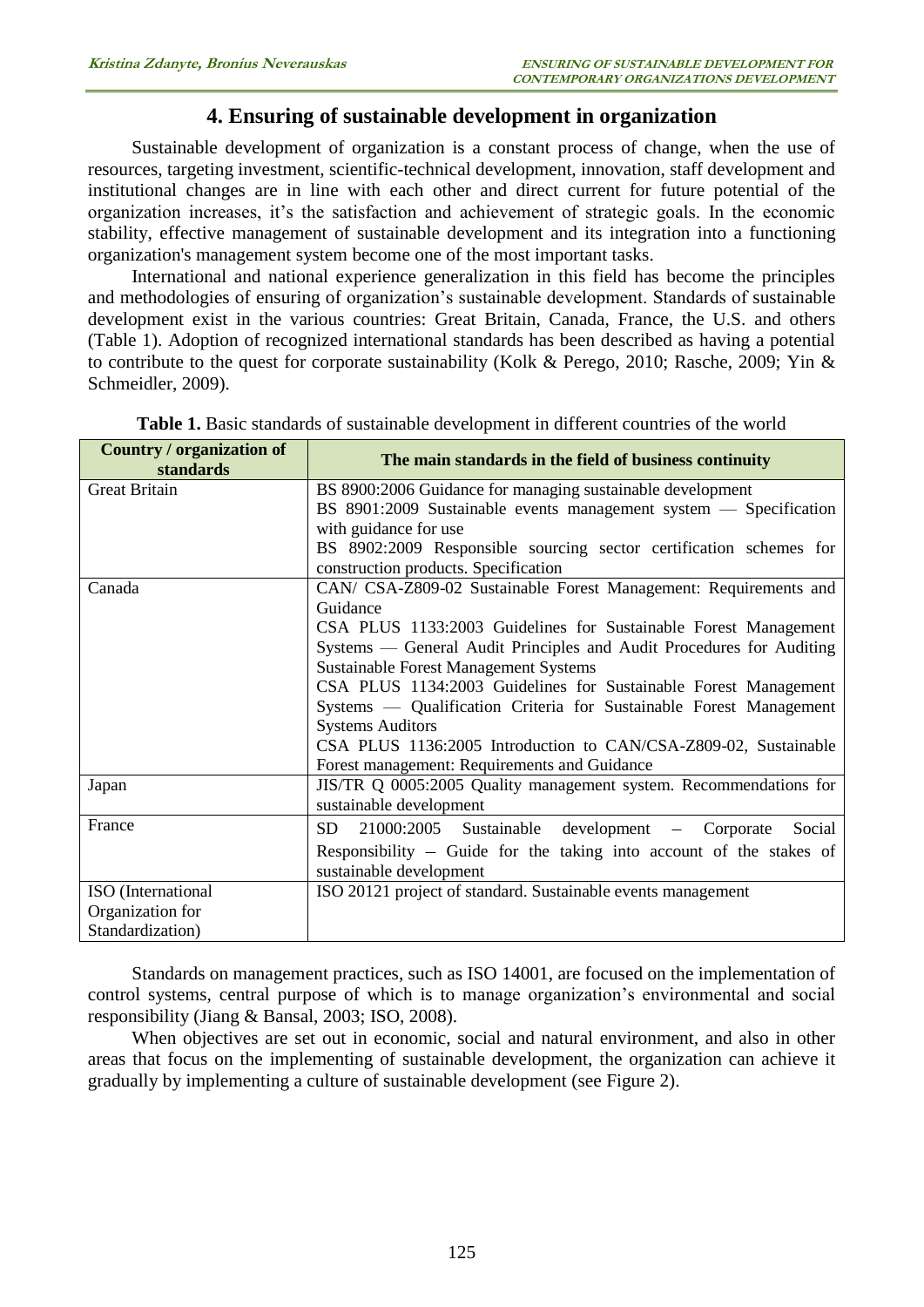

**Figure 2**. Deployment of culture of sustainable development *Source*: developed by the authors

According to W. E. Deming Cycle model, to present the appropriate level of quality, it is necessary to repeat constantly the following steps:

**Plan**: what to do, when it needs to be done, who should do it, and who is supporting.

**Do**: fulfillment of planned works;

**Check**: determine whether the execution of works is realized by the expected result;

Act: make correction of plans, evaluating of the information obtained during inspection phase.

In order to develop sustainable organizations in service economies, the people whose knowledge and skill provide the direct services must be engaged in the development of the culture of the organization (Mike, 2013). Organizations show different reactions to the challenge of sustainable development. Some of them ignore sustainability issues: others organizations are acting just in the theoretic field not their business practice and there are organizations which try to integrate sustainability aspects into their strategies and business practices.

Mike (2013), Stoughton & Ludema (2012), Harris & Crane (2012) offered a discussion of culture of organization which implementing sustainable development philosophy in arguing the same points about organizations, culture and sustainable design using different words.

The main indications characterizing the sustainable development of the organization are:

- best technology of this time period is used to ensure minimizing of harmful industrial and economic activities on the natural environment;
- personnel's level of social protection assurance, which is not lower than the average of industry level;
- optimal balance between the organization's use and build-up setting of resources;
- fulfillment of all obligations, assumed by the organization.

Effective and appropriate organization culture of sustainable development can satisfy needs of modern society, at the same moment giving an opportunity for future generation to satisfy their requirements.

### **5. Discussion**

Summarizing it can be stated that the concept of sustainable development is based on systemic thinking. Sustainable development is concentrated on improving the quality of life to all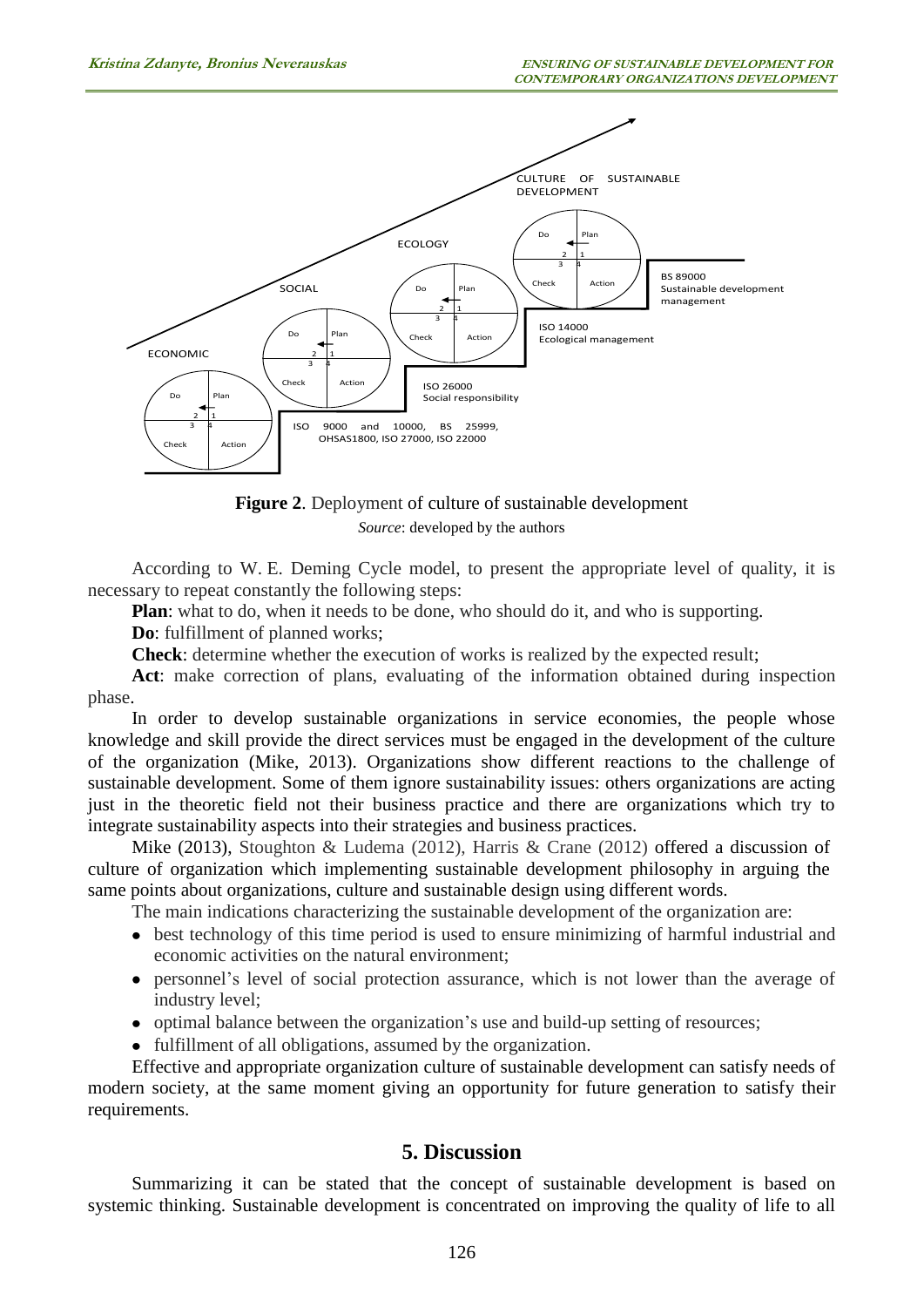inhabitants of the Earth without causing too high consumption of natural resources with limited renewable capacities. It is also suggested that we should realize that inactivity will have outcomes, thus it is necessary to look for innovative ways to change the established (initial) structures and to impact individual behavior of each person. Sustainable development states that we must take actions, change behavior and policy, and apply this on all levels from individual to international.

Organizations participation in sustainable development involves recognition of the need to commit to transformational change. It also requires the skills to facilitate and participate in collaborative processes with many actors, internal and external to the organization, who have an interest in the economic, environmental and social aspects of the organization's products, services and technologies. These processes are designed to envision more sustainable organization's systems, to identify the basis for action and change toward sustainable development in the organization.

In the article there were expressed the main ideas that implementing sustainable development in organizations could be improved by some methods like ISO standards and especially deployment and improving culture of sustainable development. Effective management of sustainable development and its culture integration into the existing organization culture and management system could lead to organization's sustainability.

#### **References**

- Allen, R. C. & Holling, S. C. (2008). Discontinuities in Ecosystems and Other Complex Systems. Washington: Columbia University Press. 288. ISBN 978-0231144452
- Alzamil, R. K. (2010). How Managers Increase the Sustainability of Their Projects // Survival and Sustainability as Challenges for Projects: Proceedings of the International Expert Seminar in Zurich, Switzerland [Zurich, 2010 February 18-19]. Zurich: International Project Management Association.
- Bansal, P. (2005). Evolving sustainably: a longitudinal study of corporate sustainable development // *Strategic Management Journal*. 26 (3), 197–218. <http://dx.doi.org/10.1002/smj.441>
- Ebner, D. & Baumgartner, R. J. (2006). The relationship between Sustainable Development and Corporate Social Responsibility. Available at: < http://www.crrconference.org>
- Čiegis, E. & Zeleniūtė, R. (2008). The development of the sustainable development of the economy. *Applied economics: Systematic studies*. 2 (1), 37-54.
- Čiegis, E. (2004). Economy and environment: managing for sustainable development. Kaunas: Vytautas Magnus University Publishing House. 551. ISBN 9955-530-11-1
- Deming, W. E. Deming cycle (PDCA, PDSA) Official webpage. Available at: [<http://www.12manage.com/methods\\_demingcycle.html>](http://www.12manage.com/methods_demingcycle.html)
- Espinosa, A.,& Porter, T. (2011). Sustainability, complexity and learning: insights from complex systems approaches, *The Learning Organization*. 18 (1), 54-72. <http://dx.doi.org/10.1108/09696471111096000>
- Harris, L. C. & Crane, A. (2012). The greening of organizational culture. *Journal of organizational change management*. 15(3), 214. <http://dx.doi.org/10.1108/09534810210429273>
- Hopwood, B., Mellor, M. & O'Brien, G. (2005). Sustainable development: mapping different approaches // *Sustainable Development*. 13 (1), 38–52. <http://dx.doi.org/10.1002/sd.244>
- International Institute for Sustainable Development. (2012). Environmental, economic and social well-being for today and tomorrow. What is Sustainable Development? Available at: [<http://www.iisd.org/sd/>](http://www.iisd.org/sd/)
- ISO (International Organization for Standardization). (2008). The ISO Survey 2006, Geneva: ISO Central Secretariat.
- Yin, H. & Schmeidler, P. J. (2009). Why do standardized ISO 14001 environmental management systems lead to heterogeneous environmental outcomes? *Business Strategy and the Environmental*. 18(7), 469- 486. <http://dx.doi.org/10.1002/bse.629>
- Jabareen, Y. A. (2009). New Conceptual Framework for Sustainable Development. Environment. *Development and Sustainability*. 10 (2), 179-192. <http://dx.doi.org/10.1007/s10668-006-9058-z>
- Jiang, R. J. & Bansal, P. (2003). Seeing the need for ISO 14001. Journal of Management Studies. 40 (4), 1047-1067.